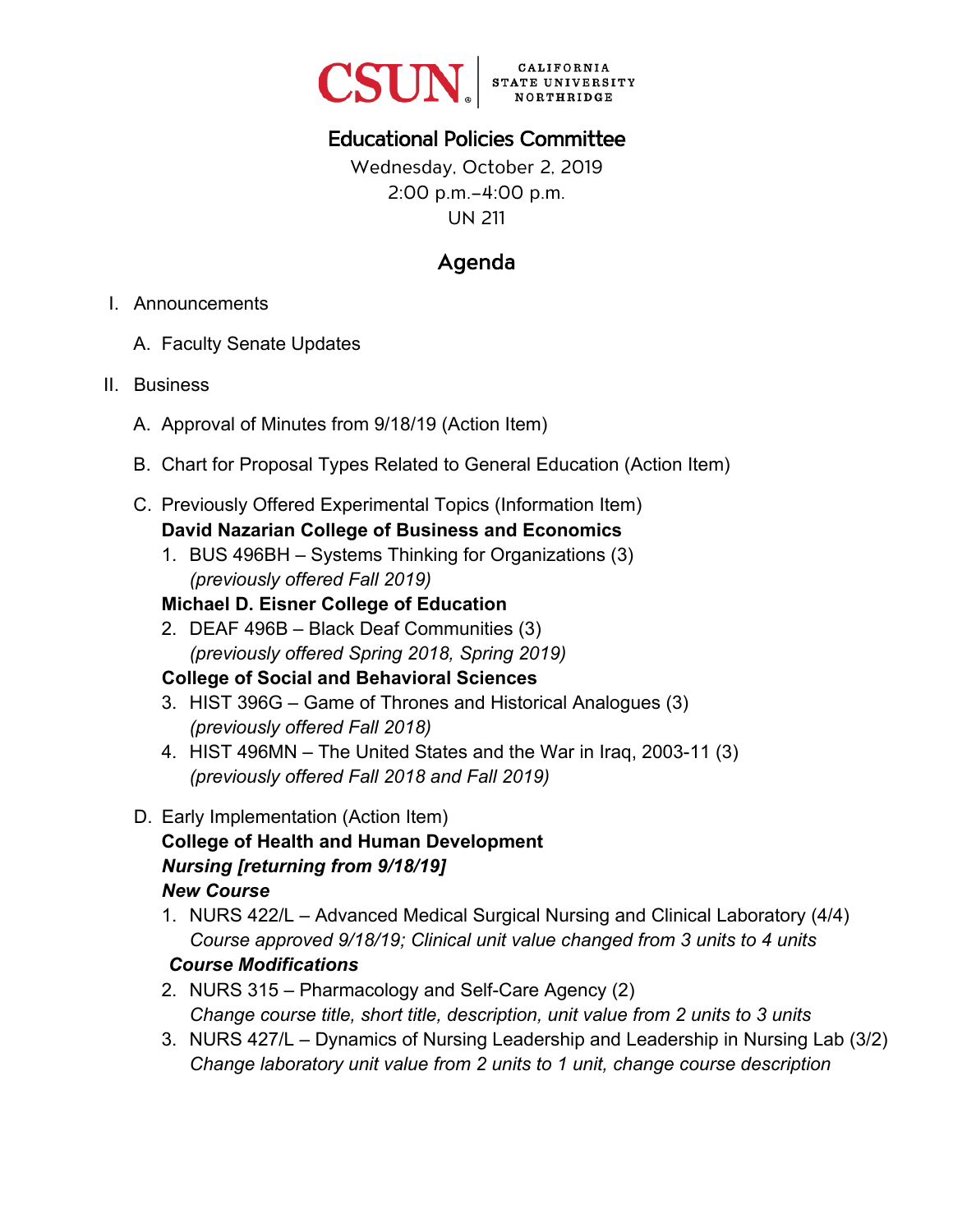## *Program Modification*

4. Nursing, B.S. – Accelerated Option

**Mike Curb College of Arts, Media, and Communication** 

## *Communication Studies*

## *Course Modification*

5. COMS 400C – Directing Oral Performance (3) *Change course description, requisites, classification from C-77 to C-4, number of times course may be taken*

#### **College of Science and Mathematics**  *Biology*

## *New Course*

- 6. BIOL 213 Human Anatomy for Health Sciences (3)
- E. College of Science and Mathematics (Action Item)

## *Biology*

## *New Courses*

- 1. BIOL 218/L Microbes and People and Lab (2/1) *Proposed for GE Natural Sciences; Provisional Approval by Academic Affairs Council*
- 2. BIOL 292/L Wild SoCal and Field Studies (2/1) *Proposed for GE Natural Sciences; Provisional Approval by Academic Affairs Council*

#### *Chemistry and Biochemistry Program Modifications*

- 3. Biochemistry, B.S. *GE Pattern Modification; Provisional Approval by Academic Affairs Council*
- 4. Chemistry, B.A. *GE Pattern Modification; Provisional Approval by Academic Affairs Council*
- 5. Chemistry, B.S. *GE Pattern Modification; Provisional Approval by Academic Affairs Council Geological Sciences*

# *Course Modification*

6. GEOL 110 – Earth and Life Through Time (3) *Change course title, description and requisites; Provisional Approval by Academic Affairs Council* 

## *New Courses*

- 7. GEOL 113 Earth and Life Through Time (2) *Proposed for GE Natural Sciences; Provisional Approval by Academic Affairs Council*
- 8. GEOL 117/L Geological Disasters and Lab (2/1) *Proposed for GE Natural Sciences; Provisional Approval by Academic Affairs Council*

## *Physics and Astronomy*

## *New Course*

9. ASTR 154 – Elementary Astronomy (2) *Proposed for GE Natural Sciences; Provisional Approval by Academic Affairs Council*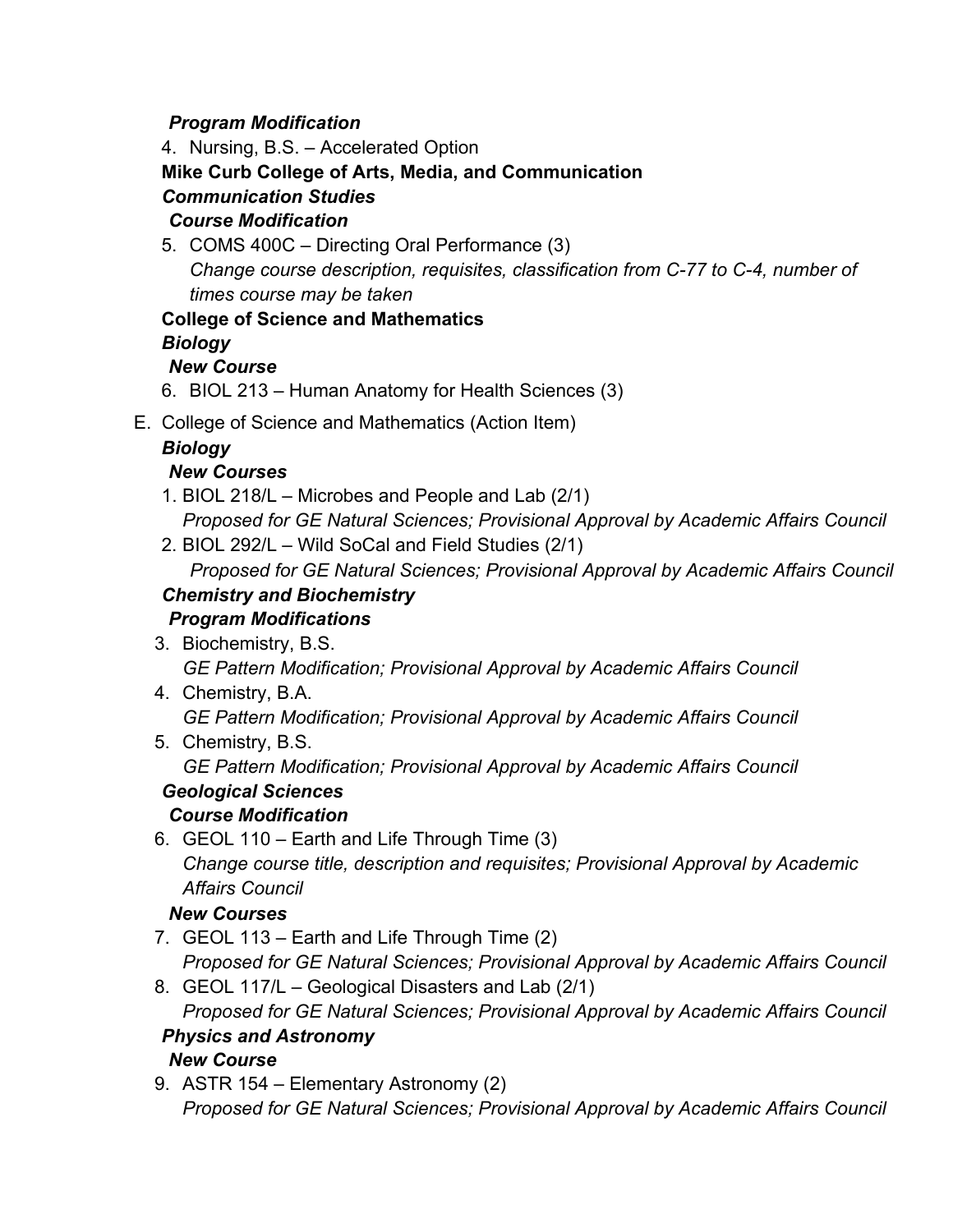#### *Course Modification*

- 10. ASTR 301 The Dynamical Universe (3) *Change course title, description and requisites*
- 11. PHYS 365 Experimental Physics I (2) [*returning from Spring 2019] Change course description*

#### *Mathematics*

#### *New Courses*

- 12. MATH 444 Statistical Modeling (3)
- 13. MATH 445 Statistical Foundations to Machine Learning (3)
- F. College of Humanities (Information Item)
	- 1. Change Ownership of RUSS Courses and Minor from Liberal Studies to Modern and Classical Languages and Literatures
- G. College of Humanities (Action Item)

## *English*

## *Program Modification*

1. English, B.A. – Subject Matter Program for the Single Subject Credential

#### *Jewish Studies*

#### *Course Modification*

2. JS 390CS – Non-Profit Internship in the Jewish Community (3)

*Change course title*

## *Philosophy*

## *Program Modification*

3. Philosophy, B.A. – Standard Major

## *New Course*

4. PHIL 240 – Environmental Ethics (3)

*Proposed for General Education, Arts and Humanities; Cross-listed with SUST 240* 

## *Liberal Studies*

## *New Course*

5. SUST 240 – Environmental Ethics (3)

*Proposed for General Education, Arts and Humanities; Cross-listed with PHIL 240*

## *Program Modification*

6. Sustainability Minor

## *Linguistics and TESL*

## *New Courses*

- 7. LING 230 Forbidden Language: Swearing and Taboo Language (3) *Proposed for General Education, Social Sciences*
- 8. LING 240 Language and Music (3) *Proposed for General Education, Arts and Humanities*
- 9. LING 303 Human Language: Defining our Biological Identity (3) *Proposed for General Education, Natural Sciences*